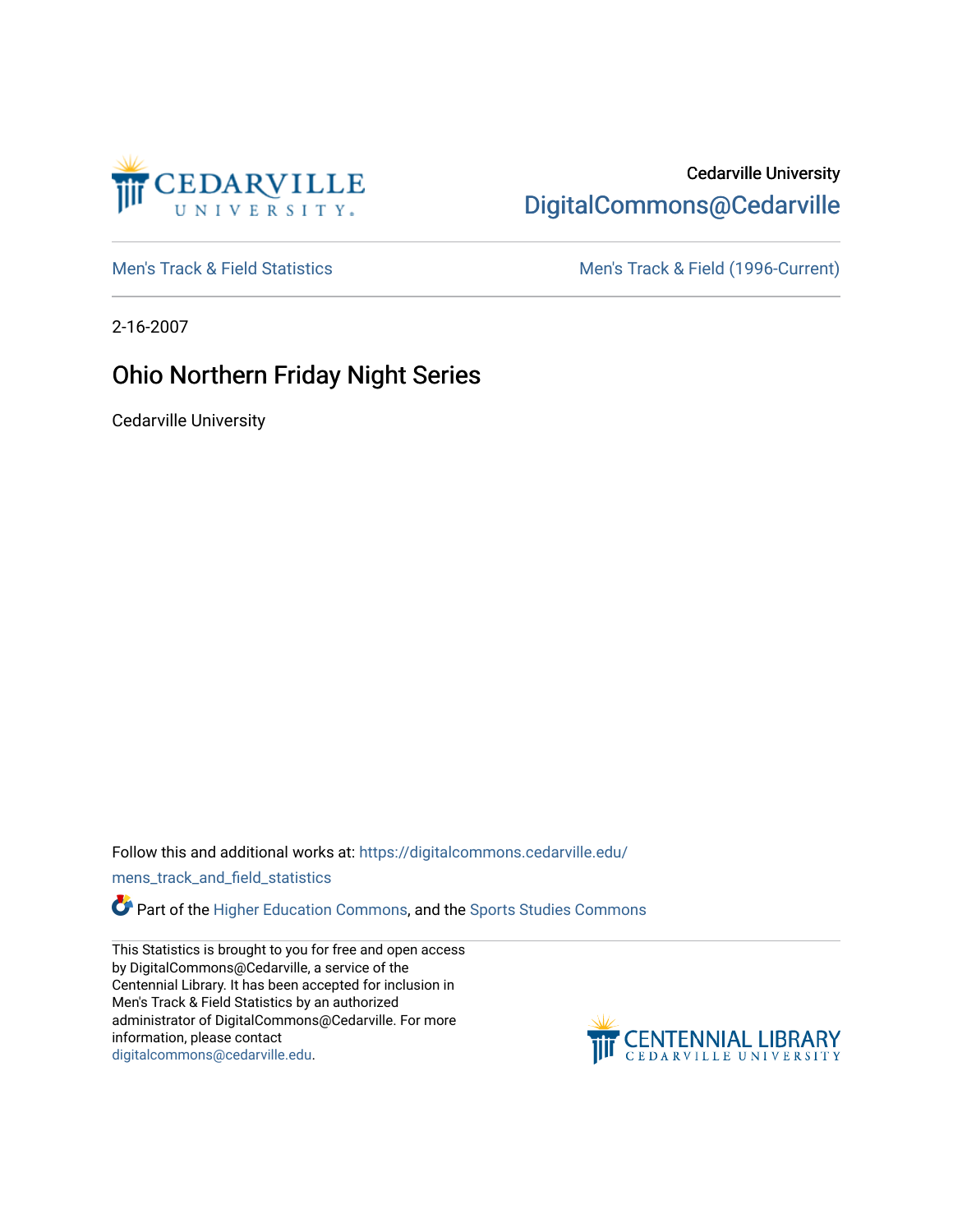### **Cedarville University**

http://www.cedarville.edu/2006-07/mtrack/mtr\_onu021607.htm



#### **Ohio Northern Friday Night Series Friday, Feb. 16, 2007 Ada, OH**

| 5) Adrian College                                                                                                                                                                                                                 |                       | 233<br>-77<br>35<br>24                                                    |                                                                                                                                                                                                                                      |                                                                                                                                                                      |                                                              | 195<br>75<br>29                                                                                                                                                                                                                  |
|-----------------------------------------------------------------------------------------------------------------------------------------------------------------------------------------------------------------------------------|-----------------------|---------------------------------------------------------------------------|--------------------------------------------------------------------------------------------------------------------------------------------------------------------------------------------------------------------------------------|----------------------------------------------------------------------------------------------------------------------------------------------------------------------|--------------------------------------------------------------|----------------------------------------------------------------------------------------------------------------------------------------------------------------------------------------------------------------------------------|
| Men 55 Meter Dash                                                                                                                                                                                                                 |                       |                                                                           |                                                                                                                                                                                                                                      |                                                                                                                                                                      |                                                              |                                                                                                                                                                                                                                  |
| Sprts $Cntr: 1 6.22$<br>NCAA Auto: % 6.37                                                                                                                                                                                         |                       |                                                                           |                                                                                                                                                                                                                                      |                                                                                                                                                                      |                                                              |                                                                                                                                                                                                                                  |
| Name                                                                                                                                                                                                                              |                       |                                                                           |                                                                                                                                                                                                                                      | Prelims                                                                                                                                                              |                                                              | Points                                                                                                                                                                                                                           |
| Finals                                                                                                                                                                                                                            |                       |                                                                           |                                                                                                                                                                                                                                      |                                                                                                                                                                      |                                                              |                                                                                                                                                                                                                                  |
| 1 Robertson, Ryan<br>2 Garry, Ryan<br>3 Sobieraj, Mike<br>4 Leugers, Mark<br>5 Scott, Jason<br>6 Sawin, Jimmy<br>7 Turner, Scott<br>8 Smith, Travis                                                                               |                       |                                                                           |                                                                                                                                                                                                                                      | 6.61<br>6.74<br>6.78<br>6.75<br>6.82<br>6.85<br>6.85<br>6.92                                                                                                         | 6.57<br>6.64<br>6.75<br>6.76<br>6.78<br>6.86<br>6.88<br>6.89 | 10<br>8<br>6<br>5<br>4<br>3<br>2<br>1                                                                                                                                                                                            |
| Men 55 Meter Dash<br>Top 8 Advance by Time<br>Sprts Cntr: $1 \quad 6.22$<br>ONU: # 6.37                                                                                                                                           |                       |                                                                           |                                                                                                                                                                                                                                      |                                                                                                                                                                      |                                                              |                                                                                                                                                                                                                                  |
| NCAA Auto: % 6.37<br>NCAA Prov.: $\& 6.48$<br>Name                                                                                                                                                                                |                       |                                                                           |                                                                                                                                                                                                                                      | Seed                                                                                                                                                                 | Prelims                                                      | H#                                                                                                                                                                                                                               |
| Preliminaries<br>1 Robertson, Ryan<br>2 Garry, Ryan<br>3 Leugers, Mark<br>4 Sobieraj, Mike<br>5 Scott, Jason<br>6 Turner, Scott<br>6 Sawin, Jimmy<br>8 Smith, Travis<br>9 Muschott, Brad<br>10 Clouse, Dominic<br>11 Malone, Ryan |                       | Tri-State                                                                 |                                                                                                                                                                                                                                      | 6.49<br>6.64<br>6.78<br>7.01<br>6.80<br>6.82<br>7.04<br>7.16<br>6.83<br>6,93                                                                                         | 6,95<br>7.01<br>7.02                                         | 2<br>4<br>2<br>4<br>3<br>4<br>1<br>2<br>4<br>3<br>4                                                                                                                                                                              |
|                                                                                                                                                                                                                                   | NCAA Prov.: $\& 6.48$ | 3) Defiance College<br>7) Bluffton University<br>ONU: # 6.37 1998<br>1998 | 1) Ohio Northern University<br>Year School<br>SR Tri-State<br>FR Def<br>SR Cedarville<br>SR Cedarville<br>SO Cedarville<br>Year School<br>FR Def<br>SR Tri-State<br>SR Cedarville<br>SR Cedarville<br>SO Cedarville<br>SO Cedarville | Nate Riles<br>JR Ohio Northern<br>SR Ohio Northern<br>FR Ohio Northern<br>Nate Riles<br>JR Ohio Northern<br>SR Ohio Northern<br>FR Ohio Northern<br>SO Ohio Northern | Men - Team Rankings - 18 Events Scored                       | 2) Cedarville University<br>4) Wilmington College<br>6) Tri-State University<br>Stefan Mascoll, SUNY-Cortland<br>Finals<br>Stefan Mascoll, SUNY-Cortland<br>6.61q<br>6.74q<br>6.75q<br>6.78q<br>6.82q<br>6.85g<br>6.85σ<br>6.92g |

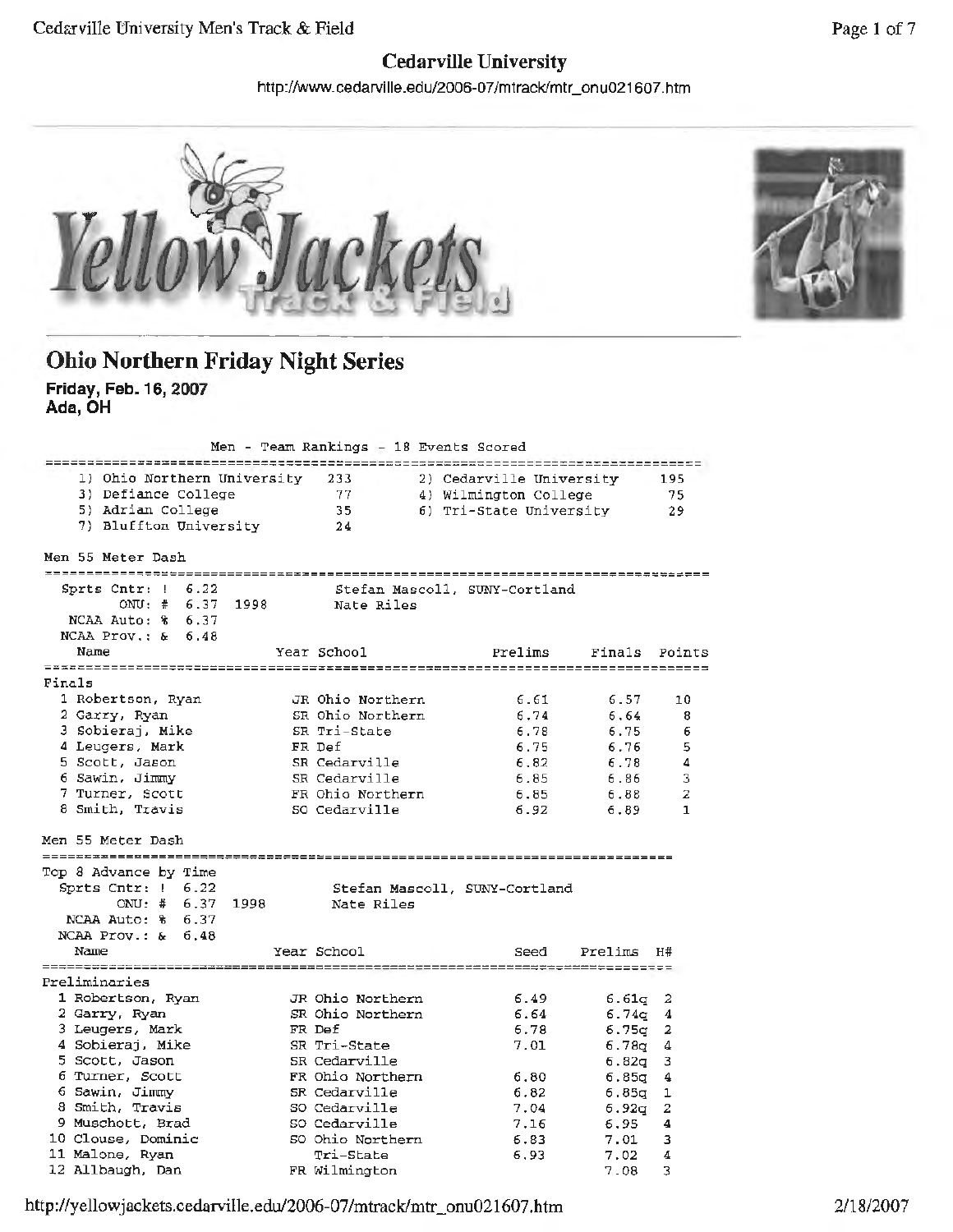| 13 Bensett, Justyn   | SO AC            | 7.06 | 7.10 |                |
|----------------------|------------------|------|------|----------------|
| 14 Williamson, Phil  | JR Def           | 7.14 | 7.13 | $\overline{4}$ |
| 15 Lada, Chris       | SO AC            | 7.06 | 7.18 | 1              |
| 16 Thompson, Alan    | SO Def           | 7.23 | 7.24 | -3             |
| 17 Cichy, RJ         | FR AC            | 7.08 | 7.44 | -2             |
| 18 Alvarez, Nic      | JR Def           |      | 7.56 | $\mathbf{1}$   |
| 19 Tataranowicz, Joe | FR Bluffton      | 7.62 | 7.57 | 1              |
| -- Linzy, Justin     | SO Ohio Northern | 6.62 | FS   |                |

Men 200 Meter Dash Sprts Cntr: 22.74 1/19/2007 Zachary Ball, Tiffin ONU; # 22.51 1996 Matt Wolf Year School Seed Finals H# Points Name -----------------====~~------------------==========--=-----------:============----- 1 Scott, Jason Cedarville 22.92 23.10 4 10 SR 2 Dill, Russell Tri-State 23.25 23.38 4 8 FR 23.25 23.38 4 6<br>23.67 23.57 4 6 Tri-State 23.67 3 Sobieraj, **Mike**  SR 4 Starr, Samuel Cedarville 23.25 23.74 4 5 **FR**  so Cedarville 24.08 24.21 4 4 5 Muschott, Brad 6 Tress, Brandon Cedarville 24.25 1 3 FR 7 Pritchard, Brandon Ohio Northern 24.45 2 2 FR so Cedarville 24.58 24.68 3 1 8 Gruenberg, Stephen 9 Pierce, Casey Tri-State 25 .13 25.21 3 SR so 10 Underwood, Scott Ohio Northern 25.26 25.40 2 JR Ohio Northern 25.68 25.71 2 11 McKenna, Mike 12 Alvarez, Nie JR 26.37 2 Def 13 Killian, Warren so 26.58 1 Ohio Northern 14 Cichy, RJ AC 25.00 26.64 3 FR so 27.21 2 15 Lada, Chris AC 26.13 **Men** 300 Meter Dash

Sanchaze Ross, Findlay 2005 ONU: # 35.01 Matt Wolf 1997 Year School **Seed** Seed Finals H# Points Name ------------------=============::;;-------~=;====~=============--=======:=========- 1 North, Shandon SR Bluffton 40.20 36.58 2 10 2 Bundenthal, Ryan SR Cedarville 36.74 1 8 3 Robertson, Ryan JR Ohio Northern 36.90 38.19 3 <sup>6</sup> 4 Linzy, Justin so Ohio Northern 37.56 38.30 3 5 5 Garry, Ryan SR Ohio Northern 37.56 38.36 3 <sup>4</sup> <sup>6</sup>Sorrell, Robert so Ohio Northern 37.85 38.40 3 <sup>3</sup> 7 Turner, Scott **FR** Ohio Northern 37.85 38.63 3 2 <sup>8</sup>Manriquez, Rafael SR Ohio Northern 37.86 38.93 2 1 <sup>9</sup>Thompson, Alan so Def 39.64 39.56 2 10 Wagner, Collin FR Bluffton 39.95 40.50 <sup>2</sup> 11 Treece, Travis so Def 41.23 1 12 Koch, Mike JR Bluffton 42.19 1

Men 400 Meter Dash

NCAA Auto: % 4:11.00

Sprts Cntr: 1 34.92 2005

Sprts Cntr: 1 47.47 2002 Andrew Rock, Univ. of Wisc. -LaCrosse ONU: # 48.88 1997 Matt Wolf NCAA Auto: % 48.40 NCAA Prov.: & 49.60 Name Year School Seed Finals Hlf Points

| 1 Starr, Samuel               | FR Cedarville          | 50.98 | 50.40 | 2            | 10 |
|-------------------------------|------------------------|-------|-------|--------------|----|
| 2 Babcock, Kyle               | SO Wilmington          | 52.27 | 52.10 | -2           | 8  |
| 3 Amstutz, Joseph             | FR Ohio Northern       |       | 52.17 | 2            | 6  |
| 4 Goodew, Titus               | FR Cedarville          | 52.70 | 52.97 | 2            | 5  |
| 5 Strata, Nick                | SO Wilmington          | 53.99 | 54.54 | -2           |    |
| 6 Sweeney, Jason              | JR AC                  | 56.36 | 57.02 |              | 3  |
| 7 Alvarez, Nic                | JR Def                 |       | 57.04 | $\mathbf{1}$ | 2  |
| 8 Hartford, David             | FR AC                  | 58.56 | 59.06 | 1            |    |
| Men 1 Mile Run                |                        |       |       |              |    |
| Sprts $Chtr: 4:23.26$<br>2006 | Kendell Simon, Findlay |       |       |              |    |
| ONU: $\#$ 4:14.30<br>1979     | Mike Beecraft          |       |       |              |    |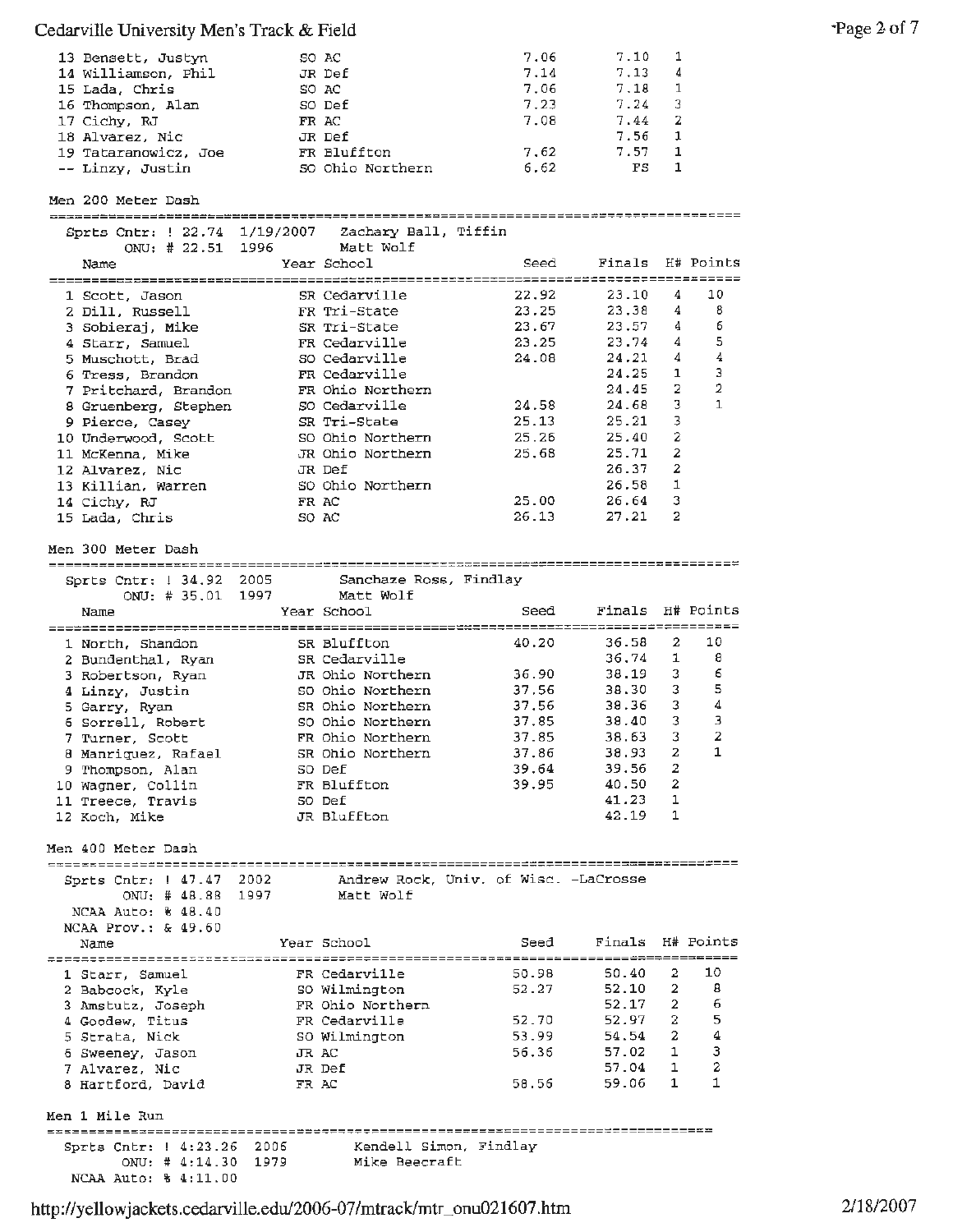| NCAA Prov.: & 4:16.00                    |       |                                      |                            |                     |        |              |
|------------------------------------------|-------|--------------------------------------|----------------------------|---------------------|--------|--------------|
| Name                                     |       | Year School                          | Seed                       | Finals Points       |        |              |
| 1 Pittman, Bryan                         |       | SR Cedarville                        | $=$ $=$ $=$ $=$<br>4:37.71 | ========<br>4:38.93 |        | 10           |
| 2 Yockey, Jay                            |       | FR AC                                | 4:41.41                    | 4:43.14             |        | 8            |
| 3 Snider, Tyson                          |       | JR Ohio Northern                     | 4:44.38                    | 4:43.92             |        | 6            |
| 4 Shilosio, Hillary                      |       | JR Bluffton                          | 5:02.92                    | 4:52.94             |        | 5            |
| 5 Storm, Tim                             |       | FR AC                                | 4:54.00                    | 4:55.49             |        | 4            |
| 6 Craigo, Kevin                          |       | JR Ohio Northern                     | 4:50.00                    | 5:01.53             |        | 3            |
| 7 Treece, Travis                         |       | SO Def                               |                            | 5:08.49             |        | 2            |
| 8 Ferres, Zach                           |       | Ohio Northern                        |                            | 5:09.62             |        | 1            |
| 9 Koch, Mike                             |       | JR Bluffton                          | 5:21.95                    | 5:14.91             |        |              |
| 10 Malburg, Peter<br>11 Daugherty, Sean  |       | FR AC<br>JR Ohio Northern            | 4:55.00<br>5:22.59         | 5:18.18             |        |              |
|                                          |       |                                      |                            | 5:20.46             |        |              |
| Men 500 Meter Run                        |       |                                      |                            |                     |        |              |
| Sprts Cntr: ! 1:03.79 2003               |       | Gary Labonte, University of Findlay  |                            |                     |        |              |
| ONU: $\# 1:06.42$                        | 2003  | Pramod Patel                         |                            |                     |        |              |
| Name                                     |       | Year School                          | Seed                       | Finals              |        | H# Points    |
| 1 Myers, Eric                            |       | SO Wilmington                        | 1:09.98                    | 1:11.06             | 2      | 10           |
| 2 Otte, Jeff                             |       | SO Ohio Northern                     | 1:11.09                    | 1:11.36             | 2      | 8            |
| 3 Johnson, Mike                          |       | FR Ohio Northern                     | 1:13.00                    | 1:11.57             | 2      | 6            |
| 4 Metzner, Matt                          |       | FR Ohio Northern                     | 1:14.00                    | 1:14.64 2           |        | 5            |
| 5 Crook, Jonathan                        |       | FR Wilmington                        | 1:17.52                    | 1:18.35             | 1      | 4            |
| 6 Kloscak, Joe                           |       | FR Wilmington                        | 1:19.14                    | 1:19.14             | 1      | 3            |
|                                          |       |                                      |                            |                     |        |              |
| Men 800 Meter Run                        |       |                                      |                            |                     |        |              |
| Sprts Cntr: 1 1:49.73 2002               |       | Matt Groose, Univ. of Wisc.-Oshkosh  |                            |                     |        |              |
| ONU: # 1:53.50                           | 2007  | Jimmy O'Brien                        |                            |                     |        |              |
| NCAA Auto: % 1:52.90                     |       |                                      |                            |                     |        |              |
| NCAA Prov.: & 1:55.00                    |       |                                      |                            |                     |        |              |
| Name                                     |       | Year School                          | Seed                       | Finals              | Points |              |
|                                          |       |                                      |                            |                     |        |              |
| 1 Saunders, Josh<br>2 Kuhn, Kevin        |       | SO Cedarville<br>SO Cedarville       | 1:57.52<br>1:57.89         | 1:58.28<br>1:58.60  | 10     | 8            |
| 3 Brooker, Jud                           |       | SO Cedarville                        | 1:58.33                    | 2:00.10             |        | 6            |
| 4 Elsey, Chris                           | JR AC |                                      | 2:03.81                    | 2:02.34             |        | 5            |
| 5 Groman, Kurt                           |       | FR Cedarville                        | 1:59.00                    | 2:02.35             |        | 4            |
| 6 Orr, Brad                              |       | FR Wilmington                        | 2:02.85                    | 2:05.06             |        | 3            |
| 7 Nowels, Kelly                          |       | FR Cedarville                        | 2:09.00                    | 2:05.82             |        | 2            |
| 8 Matuska, Landon                        |       | SR Tri-State                         | 2:05.24                    | 2:06.06             |        | 1            |
| 9 Fox, Matt                              |       | SO Cedarville                        | 2:10.00                    | 2:06.82             |        |              |
| 10 Mossing, Neal                         | FR AC |                                      | 2:06.00                    | 2:06.91             |        |              |
| 11 Beight, Michael                       |       | FR Cedarville                        | 2:06.00                    | 2:07.86             |        |              |
| 12 Kempton, Eric                         |       | FR Cedarville                        | 2:09.00                    | 2:08.01             |        |              |
| 13 Clark, Matthew<br>14 Fairchild, Tyler |       | SR Cedarville                        | 2:00.28                    | 2:09.29             |        |              |
| 15 Wagner, Collin                        |       | JR Bluffton<br>FR Bluffton           | 2:07.71<br>2:09.97         | 2:09.63<br>2:09.69  |        |              |
| 16 Kromer, Lukas                         |       | FR Ohio Northern                     | 2:10.65                    | 2:10.70             |        |              |
| 17 Freytag, Franklin                     |       | FR Ohio Northern                     | 2:18.24                    | 2:17.23             |        |              |
|                                          |       |                                      |                            |                     |        |              |
| Men 1000 Meter Run                       |       |                                      |                            |                     |        |              |
| Sprts Cntr: 1 2:29.01 1995               |       | Evgene Kornilov, Mt. Union College   |                            |                     |        |              |
|                                          |       | ONU: # 2:32.28 2006 Mark Bierkan     |                            |                     |        |              |
| Name                                     |       | Year School                          | Seed                       | Finals              | Points |              |
|                                          |       |                                      |                            |                     |        |              |
| 1 Bierkan, Mark<br>2 Porter, Eric        |       | SR Ohio Northern<br>JR Ohio Northern |                            | 2:33.61<br>2:33.71  | 10     | 8            |
| 3 Herring, Mark                          |       | SR Wilmington                        | 2:35.90                    | 2:34.78             |        | 6            |
| 4 Stiles, Austin                         |       | FR Wilmington                        | 2:40.75                    | 2:38.35             | 5      |              |
| 5 Darmon, Steven                         |       | SO Ohio Northern                     | 2:39.00                    | 2:38.78             | 4      |              |
| 6 McPheron, Ben                          |       | FR Ohio Northern                     |                            | 2:51.70             |        | 3            |
|                                          |       |                                      |                            | 2:52.60             | 2      |              |
| 7 Durham, Derek                          |       | FR Ohio Northern                     |                            |                     |        |              |
| 8 Shilosio, Hillary                      |       | JR Bluffton                          |                            | 2:55.88             |        | $\mathbf{1}$ |
| 9 Money, Robert<br>10 Siebert, Ben       |       | FR Ohio Northern<br>FR Bluffton      | 3:08.42                    | 2:59.54<br>3:08.10  |        |              |

Men 5000 Meter Run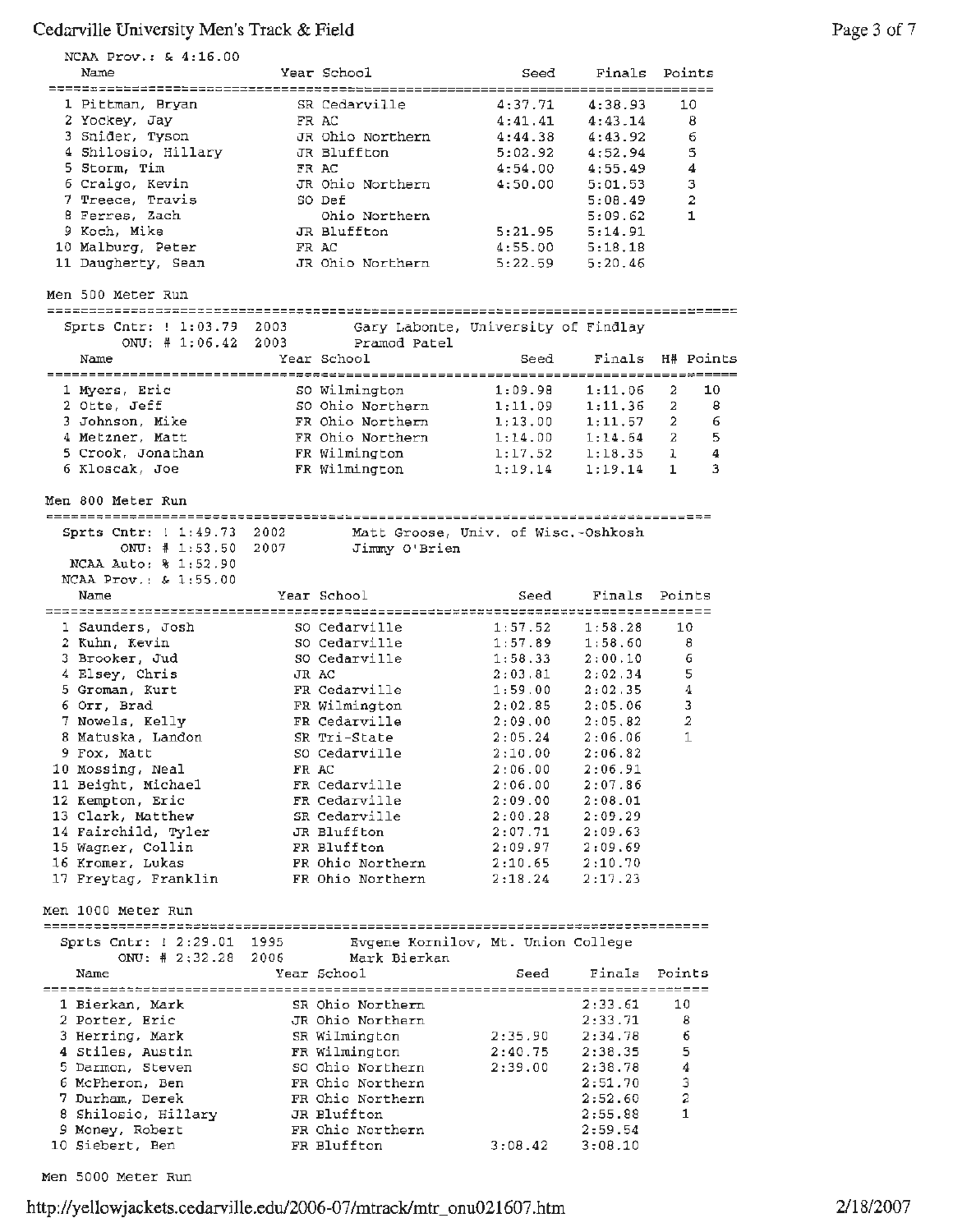| Sprts Cntr: ! 14:34.90 2002                           |      |                                   | Pat Frascone, Univ. of Wisc.-Whitewate |                    |                |
|-------------------------------------------------------|------|-----------------------------------|----------------------------------------|--------------------|----------------|
| ONU: # 15:15.22                                       | 2005 | Brad Schroeder                    |                                        |                    |                |
| NCAA Auto: % 14:34.60                                 |      |                                   |                                        |                    |                |
| NCAA Prov.: & 14:55.00                                |      |                                   |                                        | Finals Points      |                |
| Name                                                  |      | Year School                       | Seed                                   |                    |                |
| 1 Thatcher, Eric                                      |      | SO Ohio Northern                  | 16:01.50                               | 15:44.76           | 10             |
| 2 Trennepohl, Rob                                     |      | FR Cedarville                     | 16;20.00                               | 16:07.36           | 8              |
| 3 Leslie, Robert                                      |      | JR Ohio Northern                  | 15:58.43                               | 16:07.70           | 6              |
| 4 Lewis, Paul                                         |      | SO Ohio Northern                  | 16:05.35                               | 16:10.95           | 5              |
| 5 Bowsher, Alan                                       |      | FR Ohio Northern                  | 16:19.22                               | 16:12.34           | 4              |
| 6 Seibert, Jordan                                     |      | SO Cedarville                     | 16:30.00                               | 16:20.26           | 3              |
| 7 Lemke, Sean                                         |      | FR Ohio Northern                  | 16:47.82                               | 16:38.86           | $\overline{a}$ |
| 8 Hart, Joe                                           |      | FR AC                             | 17:05.05                               | 16:44.58           | 1              |
| 9 Frame, Randy                                        |      | SR Wilmington                     | 16:45.00                               | 16:48.58           |                |
| 10 Edmonds, Nick<br>11 Palmer, Bob                    |      | FR Ohio Northern<br>FR AC         | 16:57.58 16:55.73<br>16:50.00          | 17:00.46           |                |
| 12 Cicerchi, Bryan                                    |      | FR AC                             | 17:30.00                               | 17:04.62           |                |
| 13 Hiser, Brent                                       |      | FR Ohio Northern                  |                                        | 17:18.29           |                |
| 14 Nadeau, Mickey                                     |      | FR Wilmington                     |                                        | 17:28.29           |                |
| 15 Dodge, Dustin                                      |      | FR AC                             | 17:55.00                               | 17:33.20           |                |
|                                                       |      |                                   |                                        |                    |                |
| Men 55 Meter Hurdles                                  |      |                                   |                                        |                    |                |
|                                                       |      |                                   |                                        |                    |                |
| Sprts Cntr: $1 \quad 7.31$                            |      | Jeffery York, SUNY-Albany         |                                        |                    |                |
| ONU: # 7.75 1997                                      |      | Josh Everett                      |                                        |                    |                |
| NCAA Auto: % 7.55                                     |      |                                   |                                        |                    |                |
| NCAA Prov.: & 7.55                                    |      | Year School                       | Prelims                                | Finals             | Points         |
| Name                                                  |      |                                   |                                        |                    |                |
| Finals                                                |      |                                   |                                        |                    |                |
| 1 Bundenthal, Ryan                                    |      | SR Cedaryille                     | 7.85                                   | 7.97               | 10             |
| 2 Dill, Russell                                       |      | FR Tri-State                      | 8.17                                   | 8.16               | 8              |
| 3 Sprowl, Chris                                       |      | JR Wilmington                     | 8.21                                   | 8.17               | 6              |
| 4 Tress, Brandon                                      |      | FR Cedarville                     | 8.29                                   | 8.24               | 5              |
| 5 Weiland, Athony                                     |      | SO Ohio Northern                  | 8.86                                   | 8.84               | 4              |
| 6 Swartz, Eric                                        |      | JR Def                            | 9.16                                   | 8.86               | 3              |
| 7 Nowels, Kelly                                       |      | FR Cedarville                     | 8.98                                   | 8.90               | $\overline{a}$ |
| 8 McCartney, Joseph                                   |      | FR Ohio Northern                  | 8.94                                   | 8.99               | $\mathbf{1}$   |
| Men 55 Meter Hurdles                                  |      |                                   |                                        |                    |                |
| ************************                              |      |                                   |                                        |                    |                |
| Top 8 Advance by Time                                 |      |                                   |                                        |                    |                |
| Sprts Cntr: ! 7.31                                    |      | Jeffery York, SUNY-Albany         |                                        |                    |                |
| ONU: # 7.75 1997                                      |      | Josh Everett                      |                                        |                    |                |
| NCAA Auto: % 7.55                                     |      |                                   |                                        |                    |                |
| NCAA Prov.: $\&$ 7.55                                 |      |                                   |                                        |                    |                |
| Name                                                  |      | Year School                       | Seed                                   | Prelims            | H#             |
| Preliminaries                                         |      |                                   |                                        |                    |                |
| 1 Bundenthal, Ryan                                    |      | SR Cedarville                     | 7.74                                   | 7.85q              | 2              |
| 2 Dill, Russell                                       |      | FR Tri-State                      | 7.80                                   | 8.17q              | ı              |
| 3 Sprowl, Chris                                       |      | JR Wilmington                     | 8.21                                   | $8.21q$ 1          |                |
| 4 Tress, Brandon                                      |      | FR Cedarville                     | 8.21                                   | 8.29q              | 1              |
| 5 Weiland, Athony                                     |      | SO Ohio Northern                  | 8.86                                   | 8.86g              | 2              |
| 6 McCartney, Joseph                                   |      | FR Ohio Northern                  | 8.27                                   | $8.94\sigma$       | 1              |
| 7 Nowels, Kelly                                       |      | FR Cedarville                     | 8.86                                   | 8.98 <sub>7</sub>  | 2              |
| 8 Swartz, Eric                                        |      | JR Def                            |                                        | 9.16q              | 2              |
| 9 Goodew, Titus                                       |      | FR Cedarville                     | 9.00                                   | 9.30               | 1<br>1         |
| 10 Killian, Warren<br>11 Fraker, Luke                 |      | SO Ohio Northern<br>FR Cedarville | 8.80<br>8.80                           | 9.45<br>10.76      | 2              |
|                                                       |      |                                   |                                        |                    |                |
|                                                       |      |                                   |                                        |                    |                |
|                                                       |      |                                   |                                        |                    |                |
| Men 4x200 Meter Relay                                 |      |                                   |                                        |                    |                |
| Sprts Cntr:   1:27.72 2004                            |      |                                   | Findlay, The Univ. of, Findlay         |                    |                |
| ONU: # 1:29.44 2005                                   |      |                                   | Robertson, Garry, Manriquez, Graupmann |                    |                |
| School                                                |      |                                   | Seed                                   | Finals             | Points         |
|                                                       |      |                                   |                                        |                    |                |
| 1 Ohio Northern University 'A'                        |      |                                   | 1:31.28                                | 1:31.81            | 10             |
| 2 Cedarville University 'A'<br>3 Defiance College 'A' |      |                                   | 1:32.42<br>1:38.84                     | 1:35.84<br>1:39.49 | 8<br>6         |

http ://yell owjackets.cedarvi lle.edu/2006-07 /mtrack/mtr\_onu021607 .htm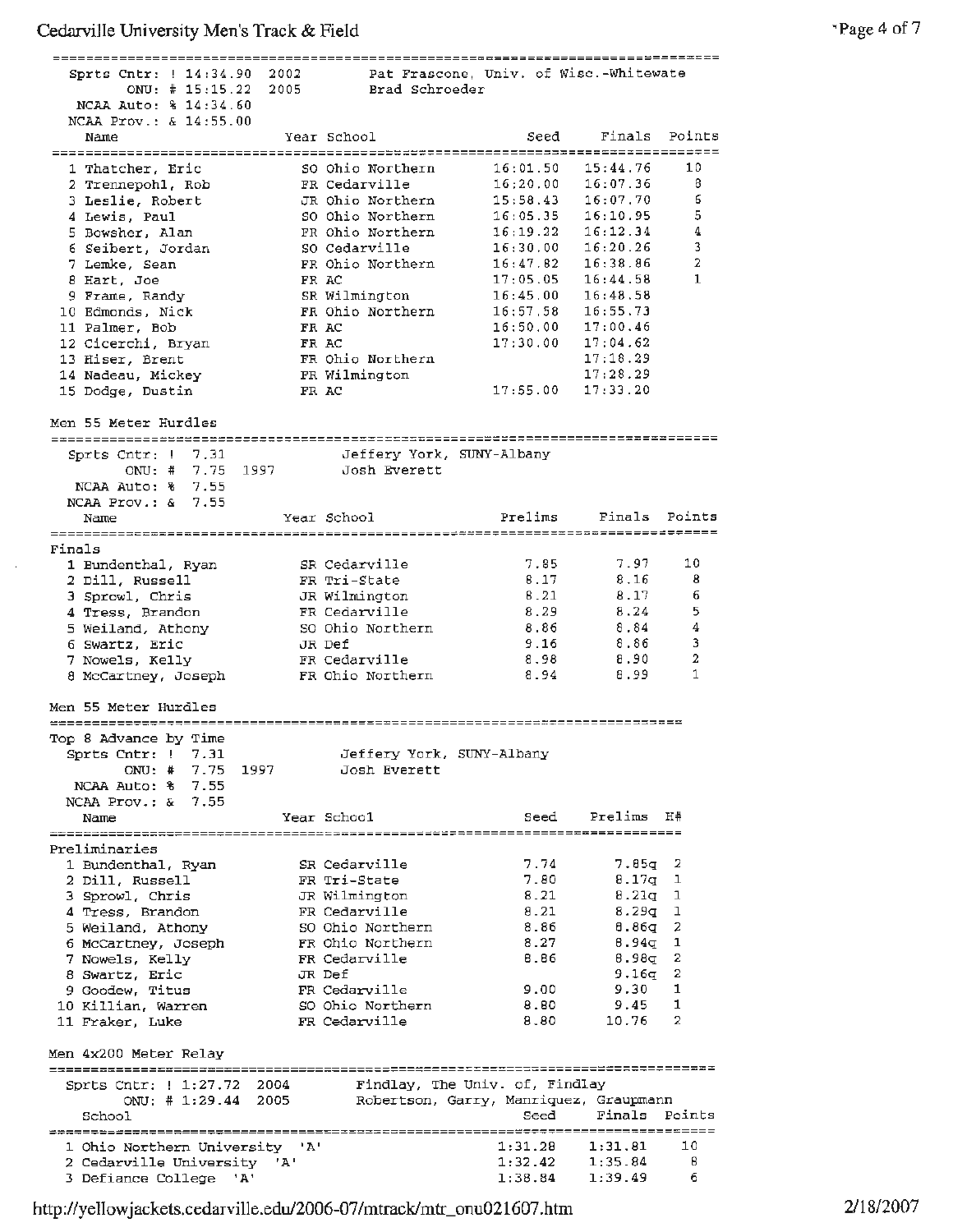Men 4x400 Meter Relay Sprts Cntr: 1 3:15.22 1999 , Rowan College ONU: # 3:24.31 1999 Carnes, Kalizweski, Ziegenbusch, Latham NCAA Auto: % 3:16.70 NCAA Prov.: & 3:21.30<br>School Seed Finals H# Points -~---------------------------~--~---~-----------------------------------------~--- 1 Cedarville University 'A' 3:29.00 3:30.04 2 10 2 Ohio Northern University 'A' 3:28.39 3:34.13 2 8 3:38.99 3:40.10 2 6 <sup>3</sup>Adrian College 'A' 4 Wilmington College 'B' x3:45.07 2 x3:54.02 2 5 Adrian College 'B' Men High Jump Sprts Cntr: 7-00.25 Craig Neely, Ohio Wesleyan University 1997 ONU: # 7-00 1997 Grant Jones NCAA Auto: % 2.09m NCAA Prov.: & 2.0lm Name Year School Seed Finals Points Cedarville 2.05m 1.93m Wilmington 2.0lrn Jl. 93m 6-04.00 10 1 Sawin, Jimmy SR <sup>2</sup>Sprowl, Chris JR 6-04.00 8 3 Swartz, Eric JR 6-02.00 Def 1.88m Def 1. 78m Jl. 88m 6 6-02.00 **4** Zarembski, Bradley **FR**  5 5 Clouse, Dominic SO 6-00.00 Ohio Northern 1.88m 1.83m 4 6 Petty, Garrett FR 5-10.00 Ohio Northern 1.90m 1.78m 3 5-06.00 7 McCartney, Joseph FR Ohio Northern 1.78m 1.68m 2 Ohio Northern 1.78m NH McKenna, Mike JR sorrell, Robert 50 Ohio Northern 1.85m NH Men Pole Vault Sprts Cntr: 18-00.50 2002 Jeremy Scott, Allegheny College ONU: # 16-09.25 1995 Ken McGowan **NCAA** Auto:% 5.03m 4.67m NCAA Prov. : & Name **Year School** Seed Finals Points 1 Scott, Jason SR Cedarville 5.34m 5.03m% 16-06.00 10 2 Eagy, Chad SR Ohio Northern 4.70m 4.73m& 15-06.25 8 3 Metzner, Paul FR Ohio Northern 4.27m 4.27m 14-00.00 6 1 Perez, JT 50 Ohio Northern 4.12m 4.12m 13-06.25 5 5 Fosnaugh, Matt JR Def 4.12m J4.12m 13-06.25 4 6 Stevens, Scott so Wilmington 4. 42m J4.12m 13-06.25 3 7 Underwood, Scott so Ohio Northern 3.97m 3.97m 13-00.25 2 <sup>8</sup>Allbaugh, Dan FR Wilmington 4.llm J3.97m 13-00.25 1 12-06.00 9 Kauffman, Jerod JR Ohio Northern 3.97m 3.81m 10 Swartz, Eric JR Def J3.81rn 12~06 .00 12-00 .00 11 Weyruach, Jacob **FR** Ohio Northern 4.10m 3.66m 12 Lehman, Christopher JR Cedarville 3.65m J3.66m 12-00 .00 Walters, David SO Ohio Northern 3.97m NH Men Long Jump *==================-~~--~--~---------------=~=~~========:=====-----===========-------------* Sprts Cntr: 25-03.25 1999 Shawn Watson, Mt. Union College Dave Grantier ONU: # 23-04.25 19B8 NCAA Auto:  $\frac{1}{6}$  7.24m NCAA Prov.: & 6.97m Name Year School seed Finals Points *===~=======================================;=====;===============================~===---~-* 1 Robertson, Ryan JR Ohio Northern 6.89m 7.00m& 22-11.75 10 2 Clouse, Dominic so Ohio Northern 6. 53m 6.55rn 21-06.00 <sup>B</sup> <sup>3</sup>Leugers, Mark FR Def 6 .20m 6.45m 21-02.00 6 4 Pritchard, Brandon FR Ohio Northern 6.39m 6.17m 20-03.00 5 5 Linzy, Justin so Ohio Northern 6.49m 6.07m 19-11. 00 4 6 Thompson, Alan so Def 5.86m 19-02.75 <sup>3</sup> - Independent of the contract of the contract of the state of the state of the state of the state of the state of the state of the state of the state of the state of the state of the state of the state of the state of the 8 Gruenberg, Stephen so Cedarville 5.94m 5.77m 18-11.25 1 9 Bensett, Justyn so AC 5.90m 5.71m 18-09.00

http://yellowjackets.cedarville.edu/2006-07/mtrack/mtr\_onu021607.htm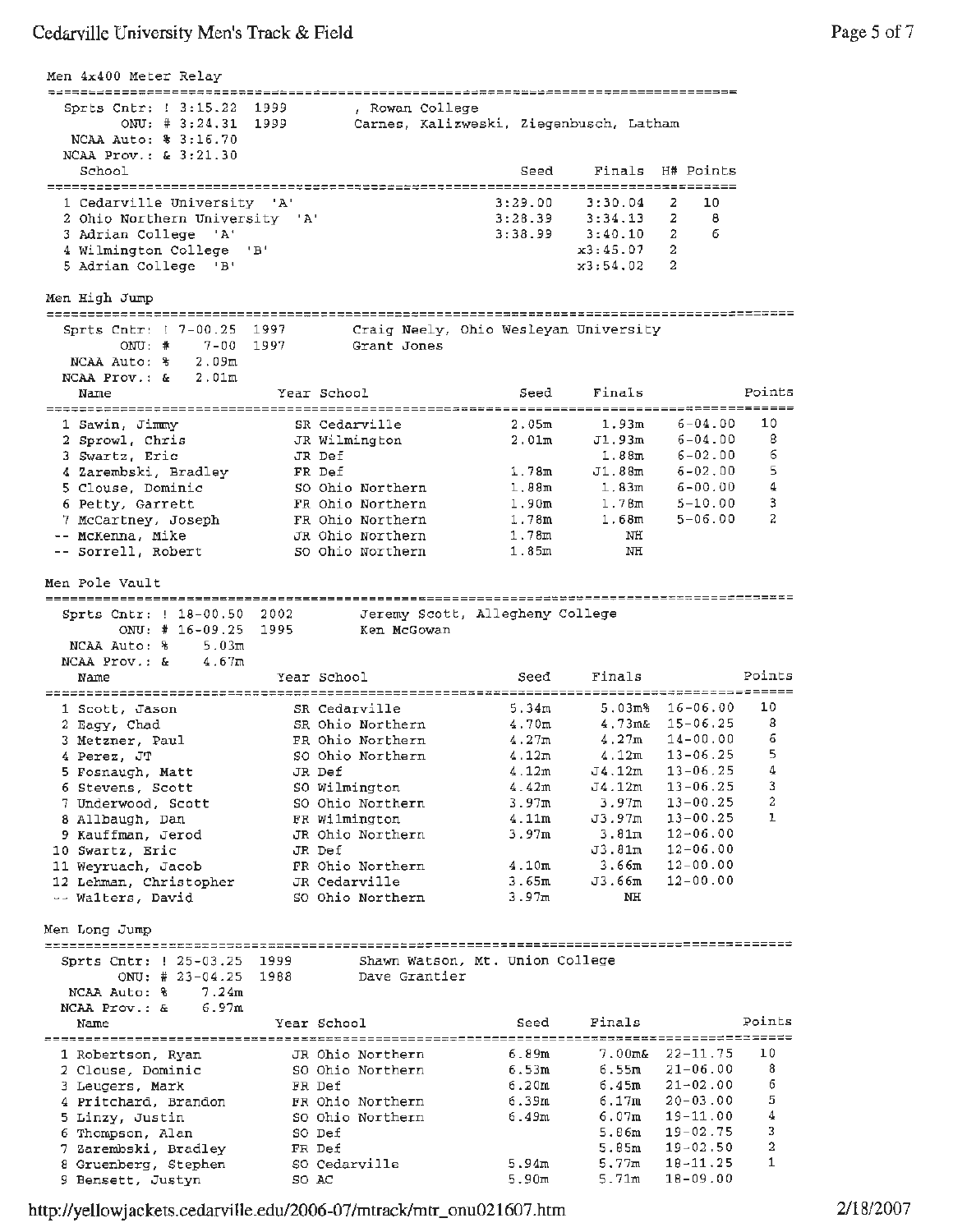| 10 Swartz, Eric<br>11 Williamson, Phil<br>-- Hughs, Bengi                                                                                                                                                                                                                                                                                                                                                                |                | JR Def<br>JR Def<br>FR Def                                                                                                                                                                                                                                                                               | 5.13m<br>5.51m                                                                                                                                                                           | 5.55m<br>5.06m<br>FOUL                                                                                                                                                        | $18 - 02,50$<br>$16 - 07, 25$                                                                                                                                                                                                                                                                                                                     |                                                  |
|--------------------------------------------------------------------------------------------------------------------------------------------------------------------------------------------------------------------------------------------------------------------------------------------------------------------------------------------------------------------------------------------------------------------------|----------------|----------------------------------------------------------------------------------------------------------------------------------------------------------------------------------------------------------------------------------------------------------------------------------------------------------|------------------------------------------------------------------------------------------------------------------------------------------------------------------------------------------|-------------------------------------------------------------------------------------------------------------------------------------------------------------------------------|---------------------------------------------------------------------------------------------------------------------------------------------------------------------------------------------------------------------------------------------------------------------------------------------------------------------------------------------------|--------------------------------------------------|
| Men Triple Jump                                                                                                                                                                                                                                                                                                                                                                                                          |                |                                                                                                                                                                                                                                                                                                          |                                                                                                                                                                                          |                                                                                                                                                                               |                                                                                                                                                                                                                                                                                                                                                   |                                                  |
| $50 - 00$ 1998<br>Sprts Cntr: !<br>ONU: $\frac{1}{2}$ 45-10<br>NCAA Auto: % 14.68m<br>NCAA Prov.: & 14.00m                                                                                                                                                                                                                                                                                                               | 1998           | Shawn Watson, Mt. Union College<br>Phil Thomas                                                                                                                                                                                                                                                           |                                                                                                                                                                                          |                                                                                                                                                                               |                                                                                                                                                                                                                                                                                                                                                   |                                                  |
| Name                                                                                                                                                                                                                                                                                                                                                                                                                     |                | Year School                                                                                                                                                                                                                                                                                              | Seed<br>=======                                                                                                                                                                          | Finals                                                                                                                                                                        | ================================                                                                                                                                                                                                                                                                                                                  | Points                                           |
| 1 Manriquez, Rafael<br>2 Leugers, Mark<br>3 Warren, Audric<br>4 Clouse, Dominic<br>5 Zarembski, Bradley<br>6 Weiland, Athony<br>7 Lehman, Christopher<br>8 Thompson, Alan<br>9 McKenna, Mike<br>10 Smith, Travis                                                                                                                                                                                                         |                | SR Ohio Northern<br>FR Def<br>JR Def<br>SO Ohio Northern<br>FR Def<br>SO Ohio Northern<br>JR Cedarville<br>SO Def<br>JR Ohio Northern<br>SO Cedarville                                                                                                                                                   | 12.02m<br>5.04m<br>12.40m<br>12.42m<br>12.26m<br>12.75m<br>12.04m<br>11.32m<br>12,10m                                                                                                    | 12.74m<br>12.52m<br>12.37m<br>12.29m<br>12.24m<br>12.20m<br>12.04m<br>11.77m<br>11.14m<br>10.94m                                                                              | 41-09.75<br>$41 - 01.00$<br>$40 - 07.00$<br>$40 - 04.00$<br>$40 - 02.00$<br>$40 - 00.50$<br>$39 - 06 - 00$<br>$38 - 07.50$<br>$36 - 06.75$<br>$35 - 10.75$                                                                                                                                                                                        | 10<br>8<br>6<br>5<br>4<br>3<br>2<br>$\mathbf{1}$ |
| Men Shot Put                                                                                                                                                                                                                                                                                                                                                                                                             |                |                                                                                                                                                                                                                                                                                                          |                                                                                                                                                                                          |                                                                                                                                                                               |                                                                                                                                                                                                                                                                                                                                                   |                                                  |
| Sprts Cntr: ! 56-04 2002<br>ONU: $\#$ 52-03<br>NCAA Auto: % 17.00m<br>$NCAA$ $Prov.$ : $\&$ $15.54m$                                                                                                                                                                                                                                                                                                                     | 1997           | John Schuna, Univ of Wis.-EauClaire<br>Brian Holbrook                                                                                                                                                                                                                                                    |                                                                                                                                                                                          |                                                                                                                                                                               |                                                                                                                                                                                                                                                                                                                                                   |                                                  |
| Name                                                                                                                                                                                                                                                                                                                                                                                                                     |                | Year School                                                                                                                                                                                                                                                                                              | Seed                                                                                                                                                                                     | Finals                                                                                                                                                                        |                                                                                                                                                                                                                                                                                                                                                   | Points                                           |
| 1 Henning, Neil<br>2 Michaud, Ben<br>3 Castle, Rob<br>4 Fisher, Jason<br>5 StJohn, Kalin<br>6 Michael, Bradley<br>7 Arnett, Mike<br>8 Lauver, Jacob<br>9 Boyce, Jeffrey<br>10 Davey, Nick<br>11 Young, Chris<br>12 Brown, Rex<br>12 Grafton, Matthew<br>14 Goodew, Titus<br>15 Cassidy, David<br>16 Stamper, Josh<br>17 Tataranowicz, Joe<br>18 Potter, CJ<br>19 Aukerman, Jason<br>20 Jarzembak, AJ<br>Men Weight Throw |                | JR Cedarville<br>SO Cedarville<br>SR Wilmington<br>FR Bluffton<br>FR Def<br>FR Ohio Northern<br>SR AC<br>JR AC<br>SO AC<br>SR Wilmington<br>SR AC<br>JR Bluffton<br>FR Def<br>FR Cedarville<br>FR Ohio Northern<br>SO Ohio Northern<br>FR Bluffton<br>FR Wilmington<br>FR Ohio Northern<br>SO Wilmington | 16.43m<br>16.58m<br>14.42m<br>13,71m<br>13.47m<br>13.07m<br>12.71m<br>12.35m<br>13.16m<br>11.95m<br>11.62m<br>11.90m<br>11.14m<br>11.53m<br>11.14m<br>11.12m<br>10.18m<br>9.36m<br>8.56m | 14.62m<br>13.75m<br>12.93m<br>12.91m<br>12.70m<br>12.55m<br>12.00m<br>11,90m<br>11,61m<br>11.35m<br>11.35m<br>11.26m<br>11.16m<br>10.85m<br>10.12m<br>9.62m<br>9.10m<br>8.55m | $16.06$ ma $52-08.25$<br>$16.01 \text{ma}$ $52-06.50$<br>$47 - 11.75$<br>$45 - 01.50$<br>$42 - 05.25$<br>$42 - 04.25$<br>$41 - 08.00$<br>$41 - 02.25$<br>$39 - 04.50$<br>$39 - 00.50$<br>38-01.25<br>$37 - 03.00$<br>$37 - 03.00$<br>$36 - 11.50$<br>$36 - 07.50$<br>$35 - 07.25$<br>$33 - 02.50$<br>$31 - 06.75$<br>$29 - 10.25$<br>$28 - 00.75$ | 10<br>8<br>6<br>5<br>4<br>з<br>2<br>$\mathbf{1}$ |
| Sprts Cntr: ! 64-01.75 2002<br>$ONU:$ #<br>$57 - 08$<br>18.44m<br>NCAA Auto: %<br>16.56m<br>NCAA Prov.: &                                                                                                                                                                                                                                                                                                                | 2005           | Jason Horn                                                                                                                                                                                                                                                                                               | Jamie Sawler, Bates College                                                                                                                                                              |                                                                                                                                                                               |                                                                                                                                                                                                                                                                                                                                                   |                                                  |
| Name                                                                                                                                                                                                                                                                                                                                                                                                                     |                | Year School                                                                                                                                                                                                                                                                                              | Seed                                                                                                                                                                                     | Finals                                                                                                                                                                        |                                                                                                                                                                                                                                                                                                                                                   | Points                                           |
| 1 Matuszak, Trevor<br>2 Henning, Neil<br>3 Davey, Nick<br>4 Michaud, Ben<br>5 Arnett, Mike<br>6 Fisher, Jason<br>7 Castle, Rob<br>8 Maat, Christian<br>9 Antal, Jon<br>10 Neihaus, Nic<br>11 Stamper, Josh                                                                                                                                                                                                               | SR AC<br>SR AC | JR Def<br>JR Cedarville<br>SR Wilmington<br>SO Cedarville<br>FR Bluffton<br>SR Wilmington<br>SO Cedarville<br>SO Def<br>SO Ohio Northern                                                                                                                                                                 | 15.12m<br>15.27m<br>15.20m<br>14,30m<br>13.52m<br>12.46m<br>12.20m<br>14.03m<br>12.64m<br>12.09m<br>12.45m                                                                               | 15.94m<br>15.83m<br>14.24m<br>14.09m<br>13.38m<br>13.32m<br>13.17m<br>13.11m<br>12.87m<br>12.27m<br>12,24m                                                                    | 52-03.75<br>$51 - 11,25$<br>46-08.75<br>$46 - 02.75$<br>$43 - 10.75$<br>$43 - 08.50$<br>$43 - 02.50$<br>$43 - 00.25$<br>$42 - 02.75$<br>$40 - 03.25$<br>$40 - 02.00$                                                                                                                                                                              | 10<br>8<br>6<br>5<br>4<br>з<br>2<br>1            |
| 12 Lauver, Jacob                                                                                                                                                                                                                                                                                                                                                                                                         | JR AC          |                                                                                                                                                                                                                                                                                                          | 12.71m                                                                                                                                                                                   | 12.23m                                                                                                                                                                        | $40 - 01.50$                                                                                                                                                                                                                                                                                                                                      |                                                  |

http://yellowjackets.cedarville.edu/2006-07/mtrack/mtr\_onu021607.htm

Cedarville University Men's Track & Field